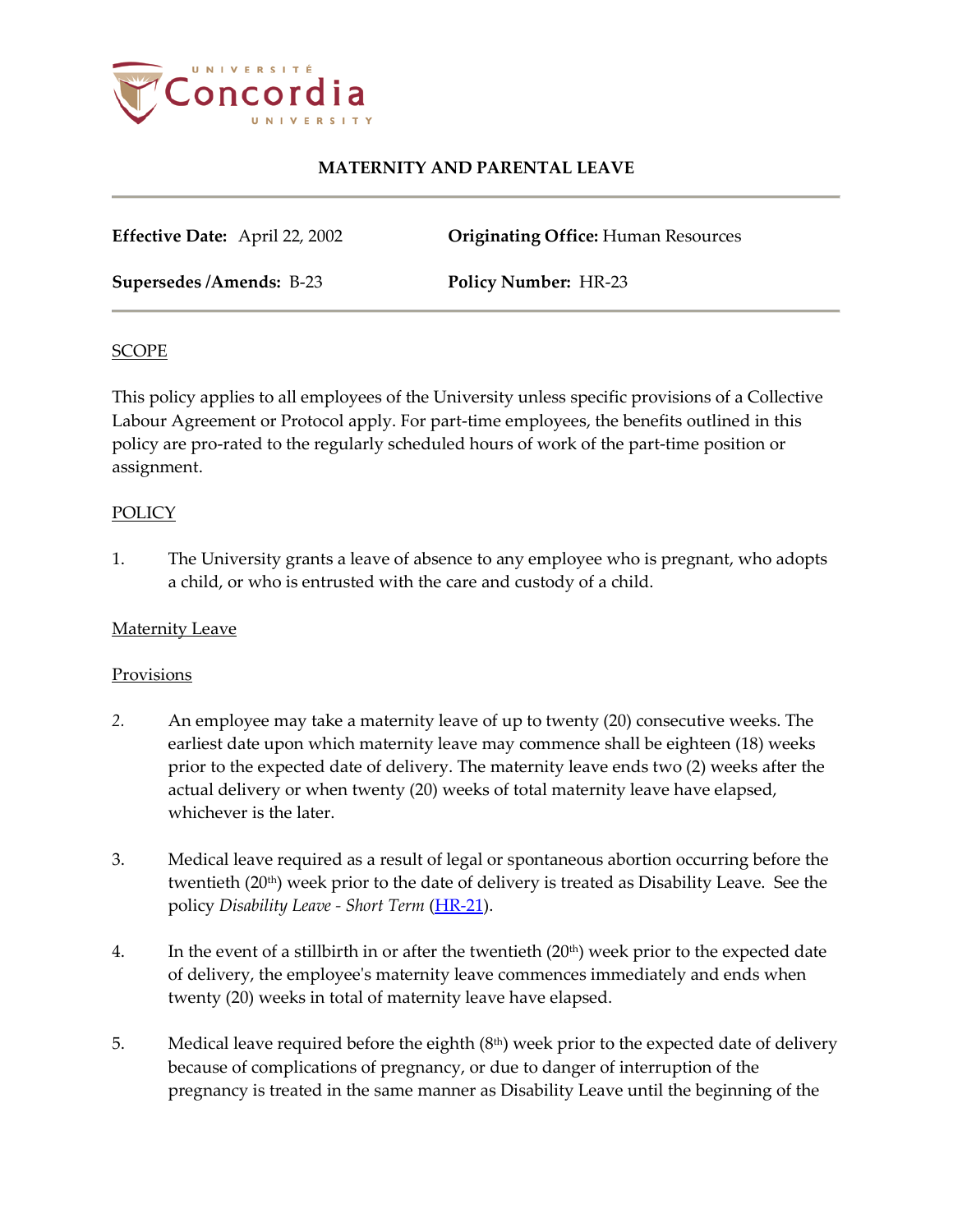

Page **2** of **9**

eighth  $(8<sup>th</sup>)$  week prior to the expected date of delivery, at which time maternity leave commences.

- 6. If an employee presents a certificate from a qualified medical practitioner stating that the working conditions of her job contain physical danger or risks of infectious disease for her or the unborn child, the University attempts to temporarily relocate the employee to another position while continuing all the rights and privileges of her regular position. If the University is unable to transfer the employee to a suitable position, the employee is immediately granted a special paid leave - in accordance with the provisions of temporary work assignment contained in policy *Worker's Compensation (CSST) Reporting, Return to Work and Temporary Work Assignment (*[VPS-43\)](http://www.concordia.ca/vpirsg/documents/policies/VPS-43.pdf) until a suitable position becomes available or until the eighth  $(8<sup>th</sup>)$  week prior to the expected date of delivery, if earlier, at which time the regular maternity leave commences. All benefits plans are continued for the duration of such special paid leave.
- 7. An employee whose newborn child is hospitalized, is entitled to interrupt her maternity leave and return to work. When the state of health of her child is such that hospitalization is no longer required, the employee must inform her immediate supervisor and the maternity leave can then be resumed.
- 8. A permanent employee or a temporary employee with a contract of twelve (12) months or more is considered to be on paid leave during any absence resulting from medical appointments related to her pregnancy and supported by a satisfactory medical certificate. A temporary employee with a contract of less than twelve (12) months or a casual employee is granted leave without pay.

### Indemnities

9. A permanent employee or a temporary employee with a contract of more than twelve (12) months who has accumulated twenty (20) weeks of service or more prior to the beginning of her maternity leave, and who is eligible for Employment Insurance (EI) benefits, is entitled to receive an indemnity payable until the end of the twentieth  $(20<sup>th</sup>)$ week of maternity leave. Such indemnity is determined for each pay period and is equal to 93% of the employee's regular salary, reduced by the following amounts: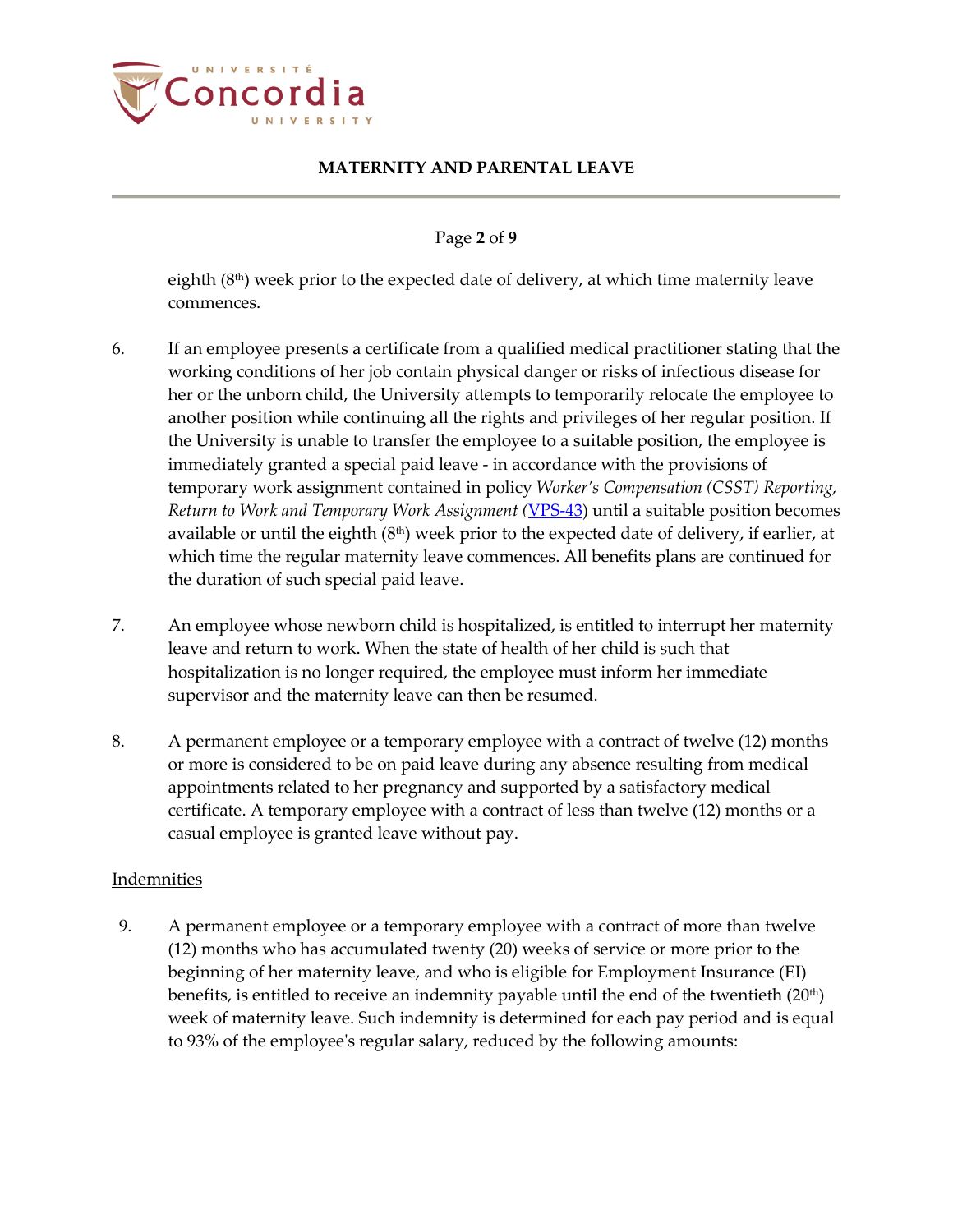

### Page **3** of **9**

- Any Employment Insurance benefits which she is receiving or could be receiving. For the purposes of this section, any amounts subtracted from EI benefits by reason of reimbursement of benefits, interest, penalties and other amounts recoverable under the terms of the EI plan shall not be taken into account.
- Any maternity leave allowance which she is receiving or could be receiving from the Quebec *Ministère de l'Emploi et de la Solidarité*.
- All of the normal payroll deductions which must be made or would have been made had it not been for the maternity leave.
- 10. A permanent employee or a temporary employee with a contract of more than twelve (12) months who has acquired twenty (20) weeks of service prior to the beginning of her maternity leave, and who is not eligible to receive Employment Insurance benefits, is entitled to receive an indemnity of 93% of her regular salary payable until the end of the tenth (10th) week of maternity leave. Such indemnity is equal to her regular salary reduced by all of the deductions which must be made or would have been made had it not been for the maternity leave, including any maternity leave allowance which she is receiving or could be receiving from the Quebec *Ministère de l'Emploi et de la Solidarité*.
- 11. A permanent employee who has accumulated less than twenty (20) weeks of service prior to the beginning of her maternity leave or a temporary employee, may be eligible to benefits from the Quebec *Ministère de l'Emploi et de la Solidarité* and from *Employment Insurance* but does not receive compensation from the University.
- 12. All contributory benefit plans are continued while the employee is receiving an indemnity under the terms of clauses a) and b) above.
- 13. In the case of maternity leave or portions of maternity leave for which there is no indemnity payable, the University continues to pay its share of the costs of those benefit plans which the employee chooses to continue during the unpaid leave. The employee's contribution for all such benefits is deducted from her final paycheque before unpaid maternity leave commences. If the employee does not wish to pay the contributions, all employee-paid and shared-cost benefit plans are discontinued for the duration of the unpaid maternity leave.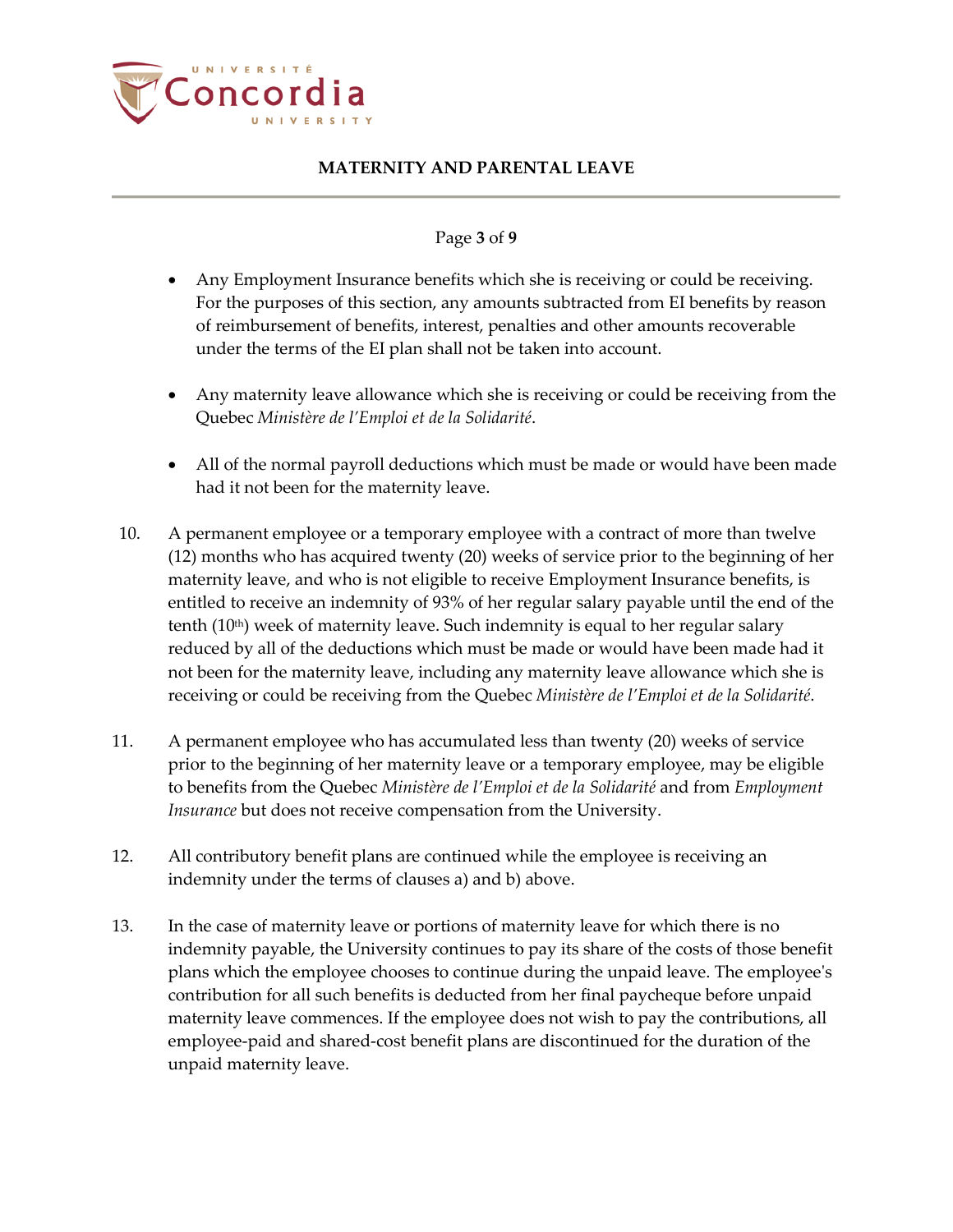

## Page **4** of **9**

- 14. All non-contributory benefit plans are automatically continued for the duration of the maternity leave whether paid or not.
- 15. For the purposes of the Employment Security procedure and the Vacation Leave policy, an employee is given credit for service while on maternity leave.

#### Return to work

- 16. Prior to the expiration of an employee's maternity leave, the Compensation and Benefits Unit sends the employee a written notification of the date upon which her maternity leave expires and informs her of the obligation to advise the University of her return to work under the terms of clause b) below.
- 17. The employee must give the University written notice of her intention to return to work not less than two (2) weeks prior to the date of her return.
- 18. If the employee fails to present herself for work at the date of return, she is deemed to have resigned and is terminated accordingly.
- 19. An employee who wishes to return to work earlier than two (2) weeks following the date of delivery must first provide the University with a statement from a qualified medical practitioner attesting to her good health and ability to perform the work required.
- 20. Upon her return to work at the end of her maternity leave, the employee is reinstated in the position she held when maternity leave commenced. If her position no longer exists, she is granted all of the rights and privileges she would have been accorded at the time her position was abolished had she then been at work.
- 21. The salary which the employee receives upon return to work, is the salary she was receiving when the leave commenced, increased by the amount of any general scale increase implemented during the course of the leave.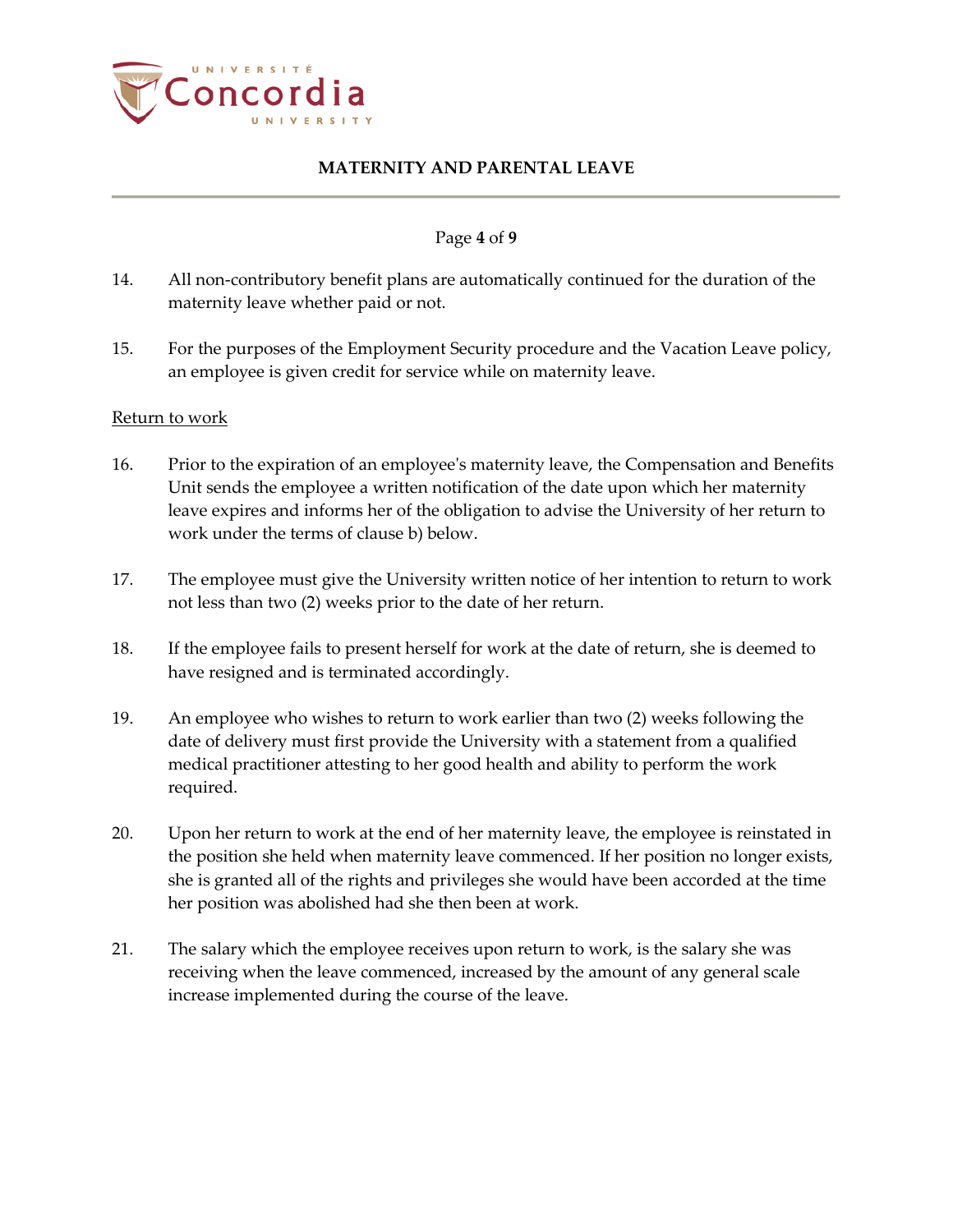

#### Page **5** of **9**

## Procedure

- 22. An employee obtains a maternity leave by written application to her immediate supervisor. A copy of this request is sent by the Department Head or designate to the Compensation and Benefits Unit and must be supported by a certificate from a legally qualified medical practitioner stating the fact of pregnancy and the expected date of delivery. The employee must also provide proof of her eligibility to receive Employment Insurance benefits by submitting the form *Employment Insurance - Notice Regarding Maternity Benefits.*
- 23. The employee must specify in her application the dates of her intended maternity leave at least four (4) weeks prior to the date of commencement of the leave*.* The length of prior notice may be shorter if there is a certificate from a legally qualified medical practitioner stating that the employee must leave her position sooner than expected.
- 24. The date of commencement of maternity leave is at the discretion of the employee concerned. However, if the employee has not commenced her maternity leave at least six (6) weeks prior to the expected date of delivery, the University may request medical certification of the employee's ability to continue working. If the employee fails to provide such certification within eight (8) days from receipt of the written request, the University may immediately initiate the maternity leave.

### Adoption Leave

### Provisions

- 25. A permanent employee who legally adopts a child is entitled to a paid leave of a maximum duration of ten (10) consecutive weeks during which he/she receives full salary. If both parents are employees of the University, a total of ten (10) weeks applies for both parents.
- 26. A permanent employee, who is the spouse of another employee, who legally adopts a child, is entitled to a paid leave of absence of a maximum duration of four (4) working days, provided he/she is not benefiting from the Adoption Leave available under clause a) above.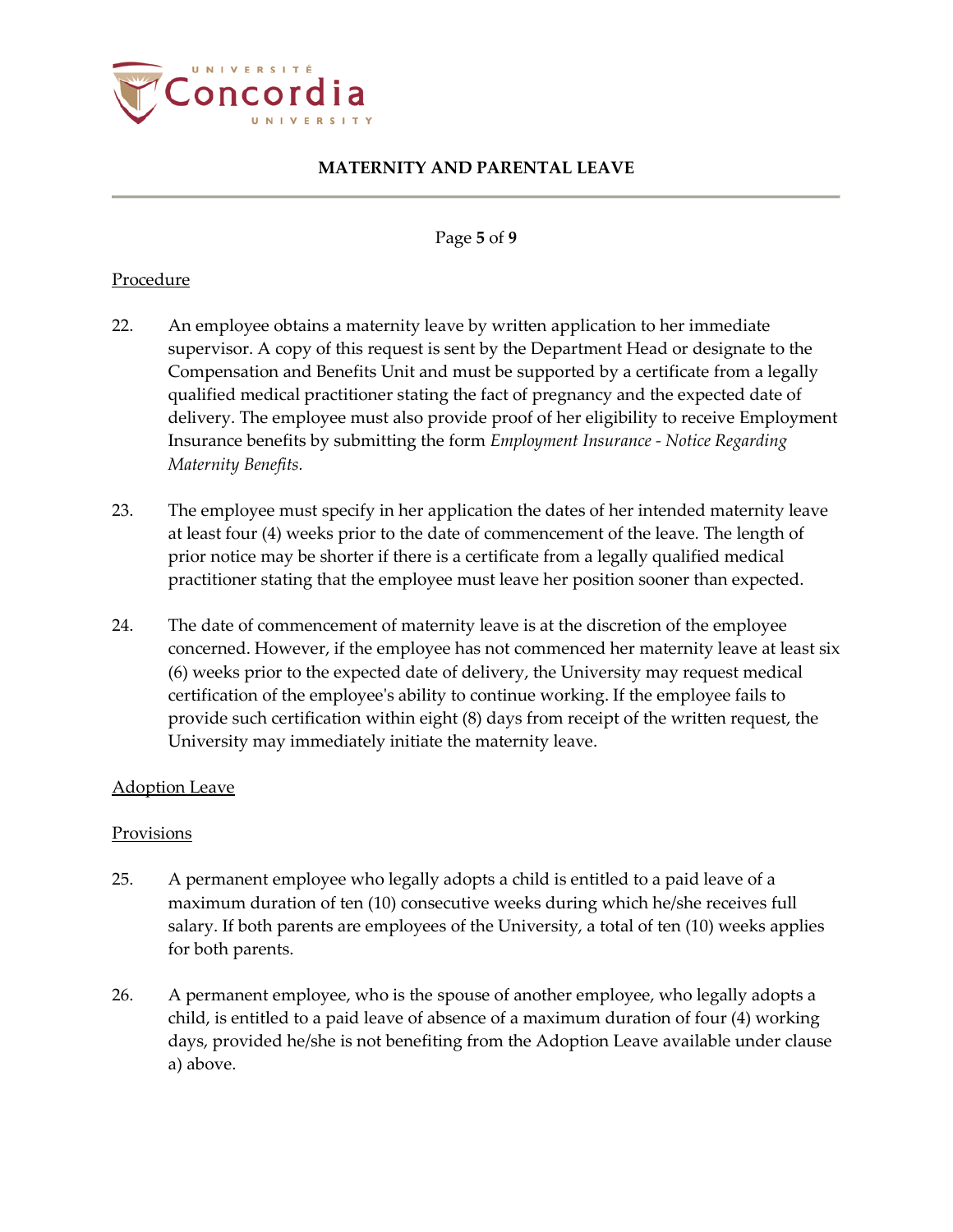

### Page **6** of **9**

- 27. All benefits are continued in the case of a permanent employee for the duration of the Adoption Leave.
- 28. A temporary employee may be absent from work for up to five (5) days at the time of the adoption of his/her child. The first two (2) days of absence are with pay if the employee is credited with sixty (60) calendar days of uninterrupted service, in accordance with the provisions of the Act respecting Labour Standards.
- 29. The Adoption Leave must be taken after the date of assuming responsibility for the child and before the end of the second month following the adoption order.
- 30. For the purpose of the *Employment Security procedure* and *the Vacation Leave policy*, an employee is given credit for service while on Adoption Leave.
- 31. Adoption leave does not apply when the legally adopted child is that of the employee's spouse; in this situation, the employee may be absent from work for up to five (5) working days and is granted two days of these days as leave with pay, in accordance with the provisions of the Act respecting Labour Standards.

### Return to work

- 32. Prior to the date of expiration of an employee's Adoption Leave, the Compensation and Benefits Unit sends the employee notification of the date upon which his/her Adoption Leave expires.
- 33. An employee who does not present himself/herself for work at the date of return to work is deemed to have resigned and is terminated accordingly.
- 34. Upon return to work from the Adoption Leave, the University reinstates the employee to the position which he/she occupied before the Adoption Leave commenced. If the employee's position no longer exists, he/she is granted all the rights and privileges that would have been accorded at the time the job was abolished had he/she then been at work.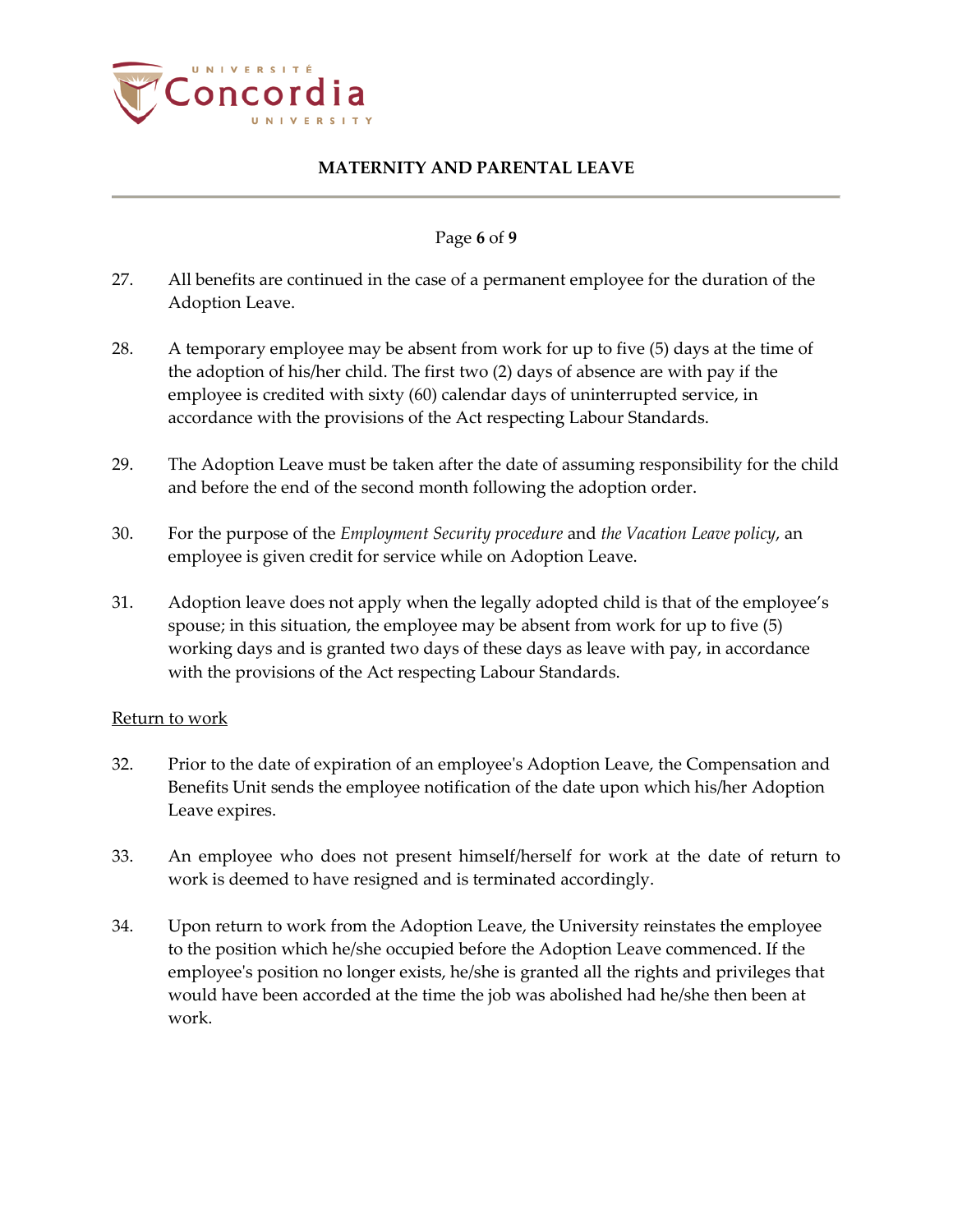

### Page **7** of **9**

35. The salary which the employee receives upon return to work is the salary he/she was receiving when the leave commenced, increased by the amount of any general scale increase implemented during the course of the leave.

## Procedure

36. An employee obtains an Adoption Leave by written application to his immediate supervisor. A copy of this request must be sent by the Department Head or designate to the Compensation and Benefits Unit and must be supported by documentation evidencing the fact of adoption.

### Paternity Leave

### Provisions

- 37. A permanent employee or a temporary employee with a contract of twelve (12) months or more whose spouse gives birth is entitled to a paid leave of absence of a maximum duration of five (5) working days. This leave may be interrupted but must take place between the beginning of the delivery process and the seventh  $(7<sup>th</sup>)$  day following the return home of the mother or the child.
- 38. A temporary employee may be absent from work for up to five (5) working days at the time of the birth of his child. The first two (2) days of absence are with pay if the employee is credited with sixty (60) calendar days of uninterrupted service, in accordance with the provisions of the Act respecting Labour Standards.

### Extended Parental Leave

- 39. An unpaid leave of a maximum duration of one hundred and four (104) consecutive weeks is granted to a permanent employee as an extension of Maternity or Adoption Leave. For a temporary employee, the maximum duration is one hundred and four (104) consecutive weeks or the expiry date of the contract, whichever comes first.
- 40. In the event that the spouse of an employee applying for Extended Parental Leave is also an employee of the University, the leave is granted only if the spouse is not benefiting from a similar leave. Similarly, such an employee may benefit from part of the unpaid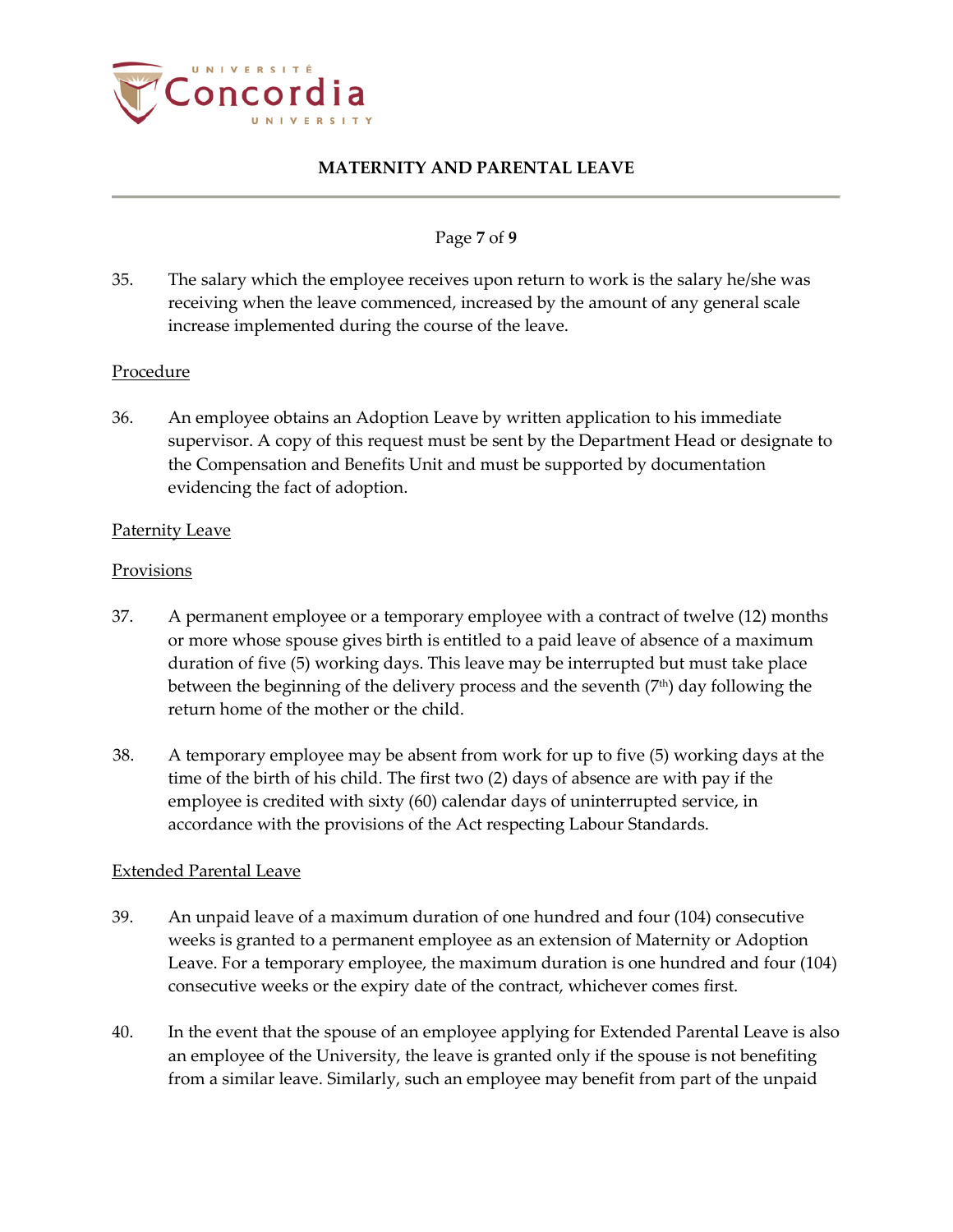

#### Page **8** of **9**

leave which his/her spouse did not use. In such a case, the shared leave must take place over two (2) consecutive periods of time.

- 41. All benefit plans are discontinued for the duration of the extended leave unless the employee has agreed in writing before commencing the leave to pay the total cost of any benefits to be continued.
- 42. An employee does not receive credit for service while on Extended Parental Leave for the purposes of the Employment Security Procedure and the Vacation Policy.

#### Return to work

- 43. Prior to the date of expiration of an employee's Extended Parental Leave, the Compensation and Benefits Unit sends the employee notification of the date upon which his/her leave will expire.
- 44. The employee must give the University written notice of his/her intention to return to work not less than three (3) weeks prior to the end of the Extended Parental Leave. Should the employee fail to present himself/herself for work at the date of expiration of the Extended Parental Leave, he/she is deemed to have resigned and is terminated accordingly.
- 45. An employee may elect to return to work prior to the anticipated date of expiration of the Extended Parental Leave upon presentation of prior written notice of at least three (3) weeks to the immediate supervisor.
- 46. Upon return to work from the Extended Parental Lave, the University reinstates the permanent employee in the position which he/she occupied before the original Maternity or Adoption Leave commenced. If the employee's position no longer exists, he/she is granted all the rights and privileges that would have been accorded at the time the job was abolished had he/she been at work.
- 47. Upon return to work from an Extended Parental Leave not exceeding twelve (12) weeks, the University reinstates the temporary employee in the position which he/she occupied before the original Adoption Leave commenced. If the leave lasts more than twelve (12) weeks and if the employee's position no longer exists, he/she is granted all the rights and